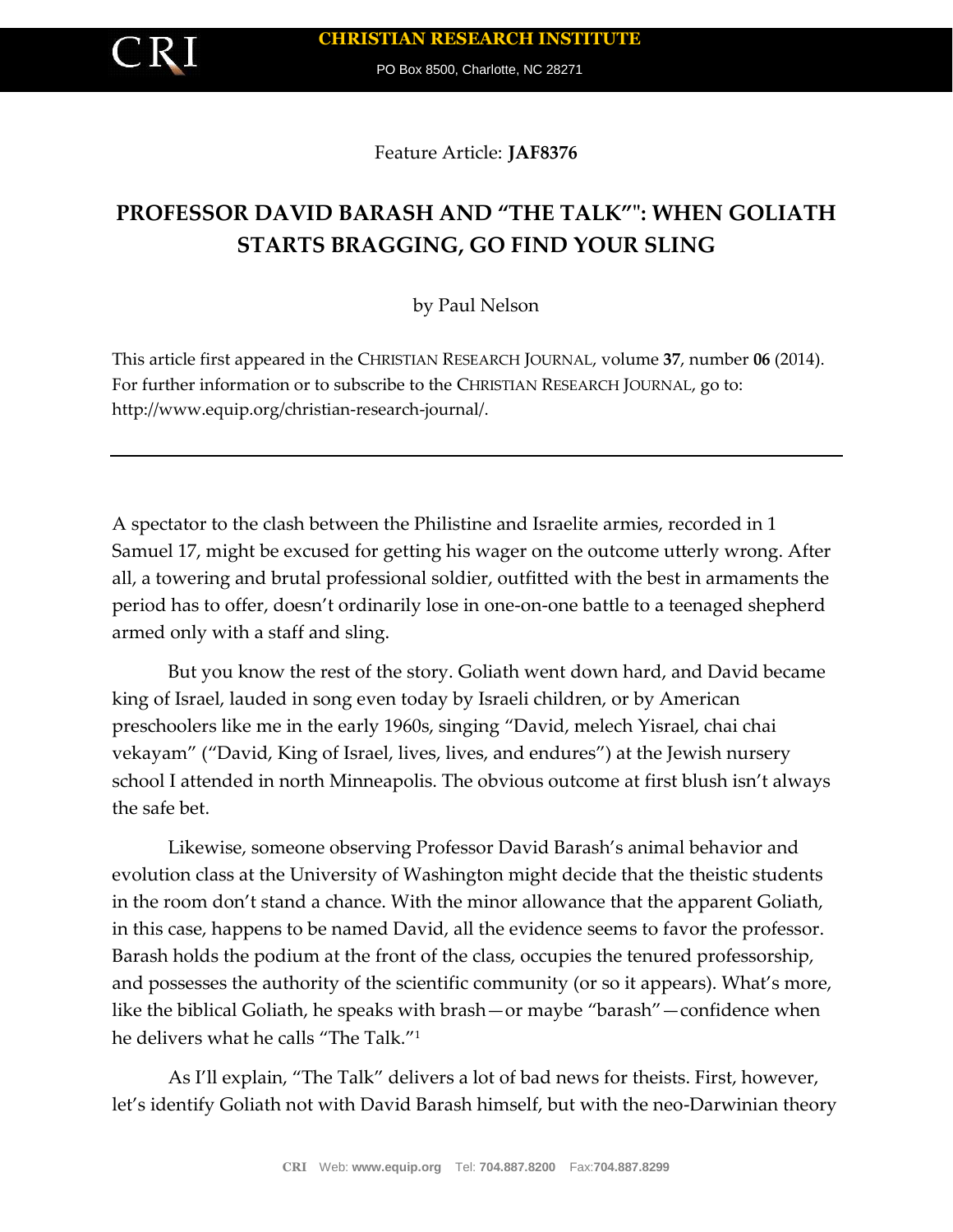of evolution. Barash delivers "The Talk" on behalf of that theory. Much as we can imagine Goliath's armor bearer boasting on behalf of his champion, the Talk is intended to shake up any theist who may be listening, in favor of undirected evolution, along three fronts:

1. No evidence exists for intelligent design in biology, because random variation and natural selection—an entirely mechanical, undirected process—can do the designing. Thus there are no evidential grounds for believing in a creator of life or biological complexity.

2. Human beings are nothing special, really. We are animals like all other animals, and must come to grips with that fact, like it or not.

3. The problem of natural evil is insoluble, and breaks the back of traditional theism. "The more we know of evolution," says Barash, "the more unavoidable is the conclusion that living things, including human beings, are produced by a natural, totally amoral process, with no indication of a benevolent, controlling creator."<sup>2</sup>

Does any theist feel much like standing up to that, with only a sling and a handful of stones? Let's be honest: when presented with masses of scientific data, and no alternatives, "The Talk" sounds crushing. The sensible course of action would seem to be quietly acquiescing to the authority of science, and hoping to be allowed some minutes to oneself on Sunday morning for a hymn and a Scripture verse or two. We'll just move off here to this little village in Judea, and pay our tribute to the Philistines when they demand it.

But let me suggest another strategy. It starts with finding one's courage in the face of academic intimidation.

## **KNOWING WHAT STONES TO CHOOSE**

I'm not so old that I don't vividly remember my own Goliaths. From 1980 to 1984, I studied evolutionary biology and the philosophy of science at the University of Pittsburgh, under self-professed atheist professors like Barash. Their confidence and knowledge were intimidating.

But I also had mentors of a very different sort, such as National Academy of Sciences theoretical physicist Robert Griffiths, a professor at Carnegie-Mellon University (CMU). When I became discouraged, which I must admit was fairly often, I would walk across Schenley Bridge from the Pitt campus to CMU, into Bob's office.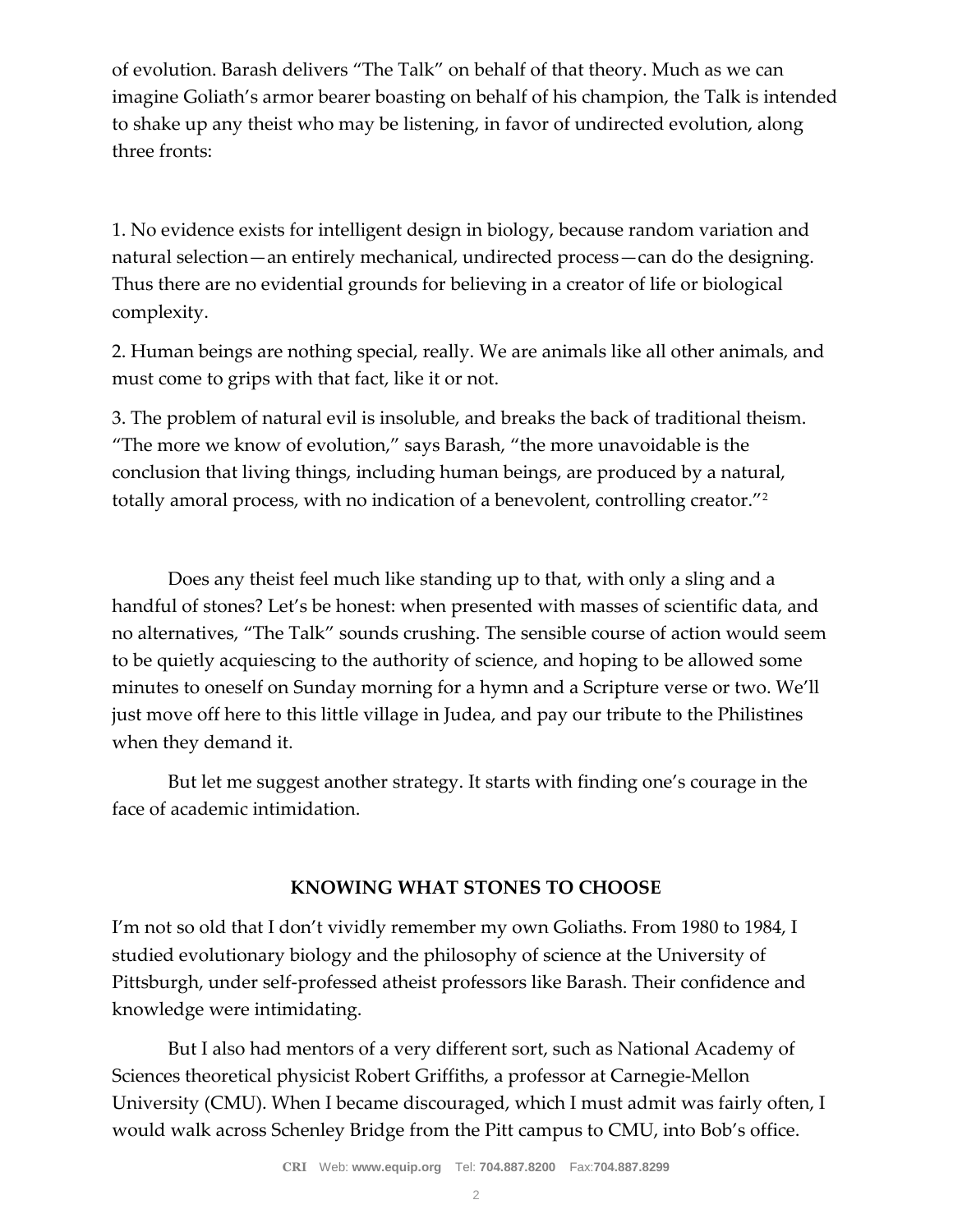With unfailing cheerfulness, Bob would encourage me not to be fearful. The atheistic arguments you're facing, he would say (and Bob always took pains to distinguish atheism from natural science itself), are not invincible. Those arguments have weaknesses: erroneous premises, for example, unsupported assumptions, or leaps in logic. Find the weaknesses and you can overcome what seems intimidating right now.

So, in the spirit of Bob Griffiths's advice to me, I offer the following suggestions to any students dealing with their own academic Goliaths.

First, just in case anyone misses the point, David slaying

Goliath in this instance is a *metaphor*. The historical account of fighting recorded in 1 Samuel 17 is a deservedly famous account of bravery, but that was a literal battlefield. Your task is to persuade, not harm. Your sling and stones should be the evidence—or its conspicuous absence.

Which brings me to Barash's first and really only significant claim, namely, that "random variation plus natural selection, contains all that is needed to generate extraordinary levels of non-randomness."<sup>3</sup> No intelligent designer need apply: an "entirely natural and undirected process" will do the work of building organisms, including human beings.

If this claim is true, we should be able to find in the scientific literature the detailed explanations for the origin of complex structures and behaviors, rendered strictly in terms of random variation plus natural selection.

Yet those explanations aren't there. I discovered this for myself while still an undergraduate. If I close my eyes, I can see the very spot in the Pitt biology library, in the aisle among the stacks of journals, where I sat month after month thumbing through publications such as *Systematic Zoology* or *Biological Journal of the Linnean Society*, realizing that the examples of natural selection on offer were either strictly hypothetical or at the wrong scale (e.g., insecticide resistance—when it was the origin of the insect itself that neo-Darwinian evolution claimed to be able to explain). Evidentially wellsupported, step-by-step explanations, employing random variation and natural selection to explain the major features of life, simply didn't exist. That was thirty years ago, and the situation is the same today.

If anyone doubts this, he should try looking for himself. Choose any complex structure or behavior, and look in the biological literature for the step-by-step causal account where the origin of that structure (i.e., its coming to be where it did not exist before) is explained via random variation and natural selection.

### **Some of the Philistines Know That Goliath May Be Rather Overconfident**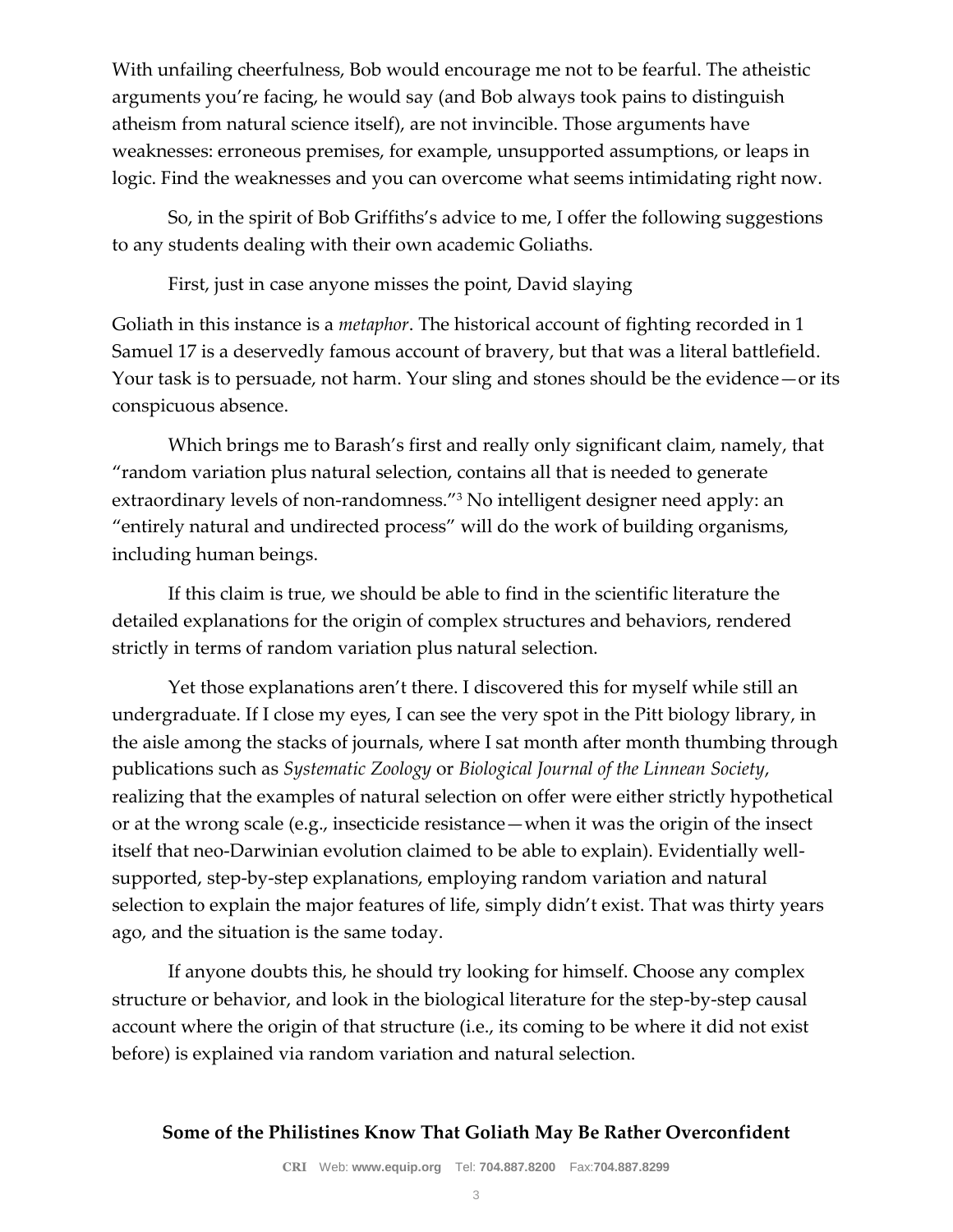You will be looking a long time. The explanations just aren't there, and this fact is well known to evolutionary biologists who have become disenchanted with received neo-Darwinian theory. When proponents of the received theory, such as Richard Dawkins, face the task of making random variation and natural selection work, they resort to fictional entities such as Dawkins's "biomorphs"—see Chapter 3 of *The Blind Watchmaker*4—or flawed analogies such as the "methinks it is like a weasel" search algorithm scenario. No one would have to employ these toy stories, of course, if evidence were available showing the efficacy of random variation and selection to construct novel complexity.

"Research on selection and adaptation," notes Mary Jane West-Eberhard, a disenchanted evolutionary theorist at the Smithsonian Tropical Research Institute, "may tell us why a trait persisted and spread, but it will not tell us where a trait came from....This transformational aspect of evolutionary change has been oddly neglected in modern evolutionary biology."<sup>5</sup> Typically, when a disappointed biologist such as West-Eberhard departs in search of a better theory of evolution, her point of leaving is dismay at the explanatory poverty of what neo-Darwinism has delivered over the past several decades. The theory promised big, delivered tiny.

According to University of Chicago evolutionary geneticist and outspoken atheist Jerry Coyne, however, showing the details is not the job of evolutionary biologists: "In such cases the onus is not on evolutionary biologists to sketch out a precise step-by-step scenario documenting exactly how a complex character evolved. That would require knowing everything about what happened when we were not around—an impossibility for most traits and for nearly all biochemical pathways."<sup>6</sup>

But if that is so, then how do we know that random variation and natural selection were actually sufficient? "Feasibility," answers Coyne, and by that generous standard, "we know of no adaptations whose origin could *not* have involved natural selection."<sup>7</sup> After all, writes Coyne a few pages earlier, "we know of no other natural process that can build a complex adaptation."<sup>8</sup>

Evolutionary feasibility can be purchased on the cheap, however. For that matter, you can manufacture plenty of feasibility yourself, given a trace of storytelling ability. Once one gets the hang of it, inventing the variations one needs and some sort of selective pressure to increase the frequency of (and fix) those variations in unobserved populations, becomes a speculative exercise with no connection to biological reality. And saying that natural selection is the only game in town, particularly when one has excluded intelligent design *a priori*, does not provide anything close to genuine *evidential support* for natural selection as the best explanation of biological complexity. The devil is in the details.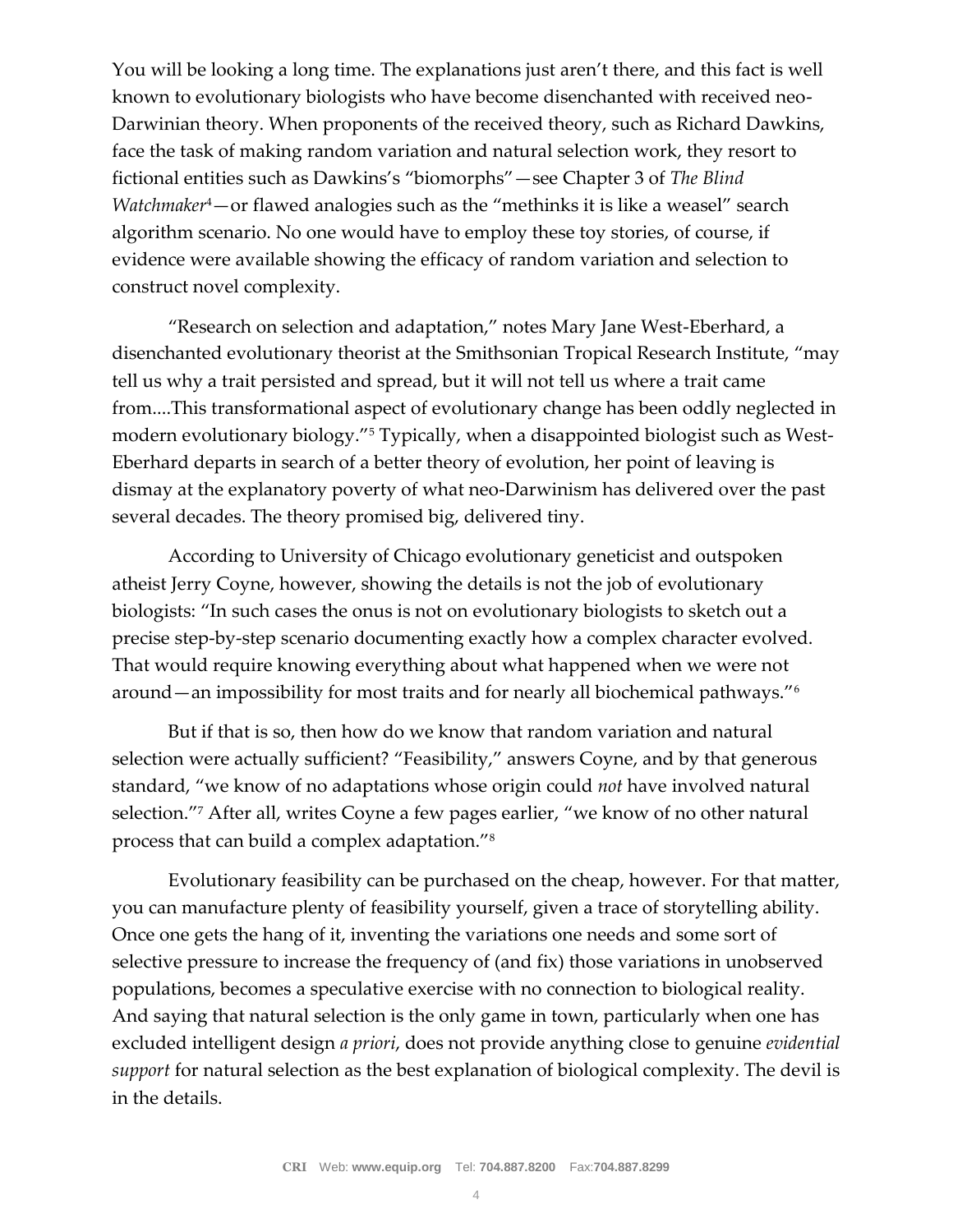Now, intelligent design—the cause that I, and a growing number of scientists and philosophers, think best explains the origin and diversity of life—is still too much for most academic biologists to tolerate. But it helps tremendously to know that Barashtype braggadocio, on behalf of neo-Darwinian theory, is not shared by many of Barash's colleagues.

Again, I encourage the reader to investigate this for himself. Recently, the leading British science journal *Nature* published an open-access exchange around the topic, "Does evolutionary theory need a rethink?"<sup>9</sup> On the side of "Yes, Urgently" were arrayed several evolutionary biologists who argued that existing neo-Darwinian theory failed to explain the biological evidence already within its purview, and that new discoveries were fast outpacing the ability of the theory to keep up.

Interestingly, these same maverick biologists acknowledged that the presence of stubborn intelligent design Davids, armed with slings, might be motivating neo-Darwinian Goliaths to overstate the case for textbook theory: "Yet the mere mention of [alternatives to neo-Darwinism] often evokes an emotional, even hostile, reaction among evolutionary biologists. Too often, vital discussions descend into acrimony, with accusations of muddle or misrepresentation. Perhaps haunted by the specter of intelligent design, evolutionary biologists wish to show a united front to those hostile to science."<sup>10</sup>

Once the discussion starts, however—once one questions the adequacy of neo-Darwinian theory—it will be hard, if not impossible, to stop. Goliath is accustomed to getting his way. Challenge him with the right evidence, and before you know it, you may find him lying at your feet, with the rest of the Philistine army in flight.

Or go looking here: the website of the newly formed "Third Way" group of evolutionary biologists: www.thethirdwayofevolution.com. To stick with our David and Goliath metaphor, this would be akin to the Israelites suddenly discovering that a very large number of Philistine soldiers had wandered off during the night to form their own *third* army, standing on a hillside opposite their original compatriots. As the Third Way webpage explains about its biological membership, "Below, you will find a list of researchers and authors who have one way or another expressed their concerns on natural selection's scope and believes that other mechanisms would better explain evolution processes."

Didn't these biologists listen to Barash? Natural selection does all the explaining one could want, he said in The Talk. But maybe not, eh?

#### **Dare to Be a David**